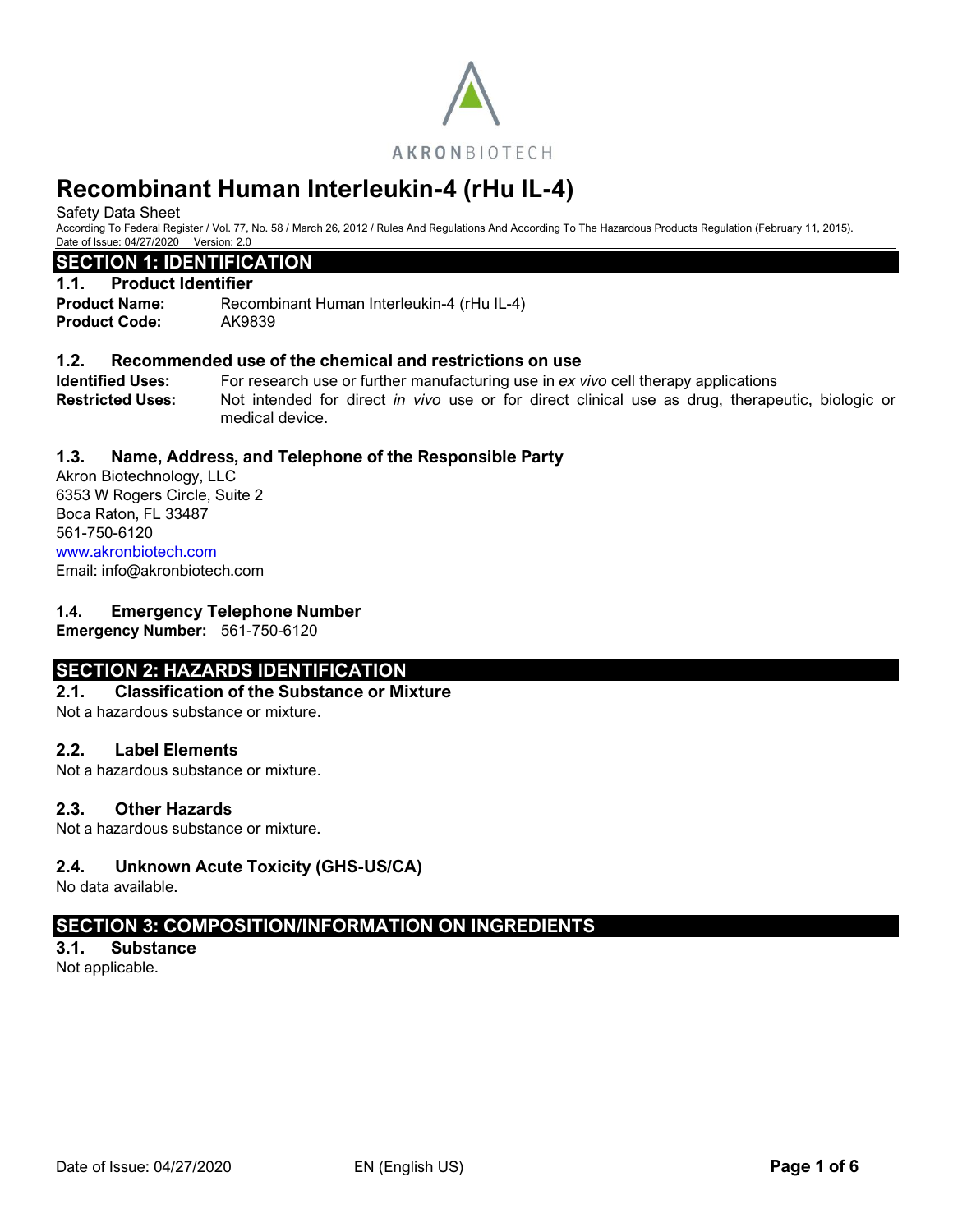#### Safety Data Sheet

According To Federal Register / Vol. 77, No. 58 / March 26, 2012 / Rules And Regulations And According To The Hazardous Products Regulation (February 11, 2015).

#### **3.2. Mixture**

This product contains no substances which are considered to be hazardous to health at their given concentrations.

| <b>Chemical Name</b>      | Common name and synonyms | <b>Product Identifier (CAS-No)</b> |
|---------------------------|--------------------------|------------------------------------|
| Recombinant Human         | Not applicable           | Not applicable                     |
| Interleukin-4 (rHu IL-4)  |                          |                                    |
| Phosphate buffered saline | <b>PBS</b>               | Not applicable                     |

# **SECTION 4: FIRST AID MEASURES**

# **4.1. Description of First-aid Measures**

#### **Inhalation:**

Not expected to be an inhalation hazard under anticipated conditions of normal use of this material. Seek medical advice if necessary.

#### **Skin Contact:**

Remove contaminated clothing. Rinse affected area with water for at least 5 minutes. Obtain medical attention if irritation develops or persists.

#### **Eye Contact:**

Rinse cautiously with water for at least 15 minutes. Remove contact lenses, if present and easy to do. Continue rinsing. Obtain medical attention if irritation develops or persists.

#### **Ingestion:**

Rinse mouth with water. Do NOT induce vomiting. Obtain medical attention.

## **4.2. Most Important Symptoms and Effects Both Acute and Delayed**

Not applicable.

# **4.3. Indication of Any Immediate Medical Attention and Special Treatment Needed**

Not applicable.

# **SECTION 5: FIRE-FIGHTING MEASURES**

**5.1. Extinguishing Media Suitable extinguishing media:** Use water spray, alcohol-resistant foam, dry chemical or carbon dioxide. **Unsuitable extinguishing media:** No data available.

## **5.2. Special Hazards Arising From the Substance or Mixture**

No data available.

## **5.3. Advice for Firefighters**

Standard procedure for chemical fires.

# **SECTION 6: ACCIDENTAL RELEASE MEASURES**

## **6.1. Personal Precautions, Protective Equipment and Emergency Procedures**

Ensure adequate ventilation. Always wear recommended Personal Protective Equipment. See Section 8 for more detail.

## **6.2. Environmental Precautions**

Do not let product enter drains. Discharge into the environment must be avoided.

## **6.3. Methods and Materials for Containment and Cleaning Up**

Soak up with inert absorbent material.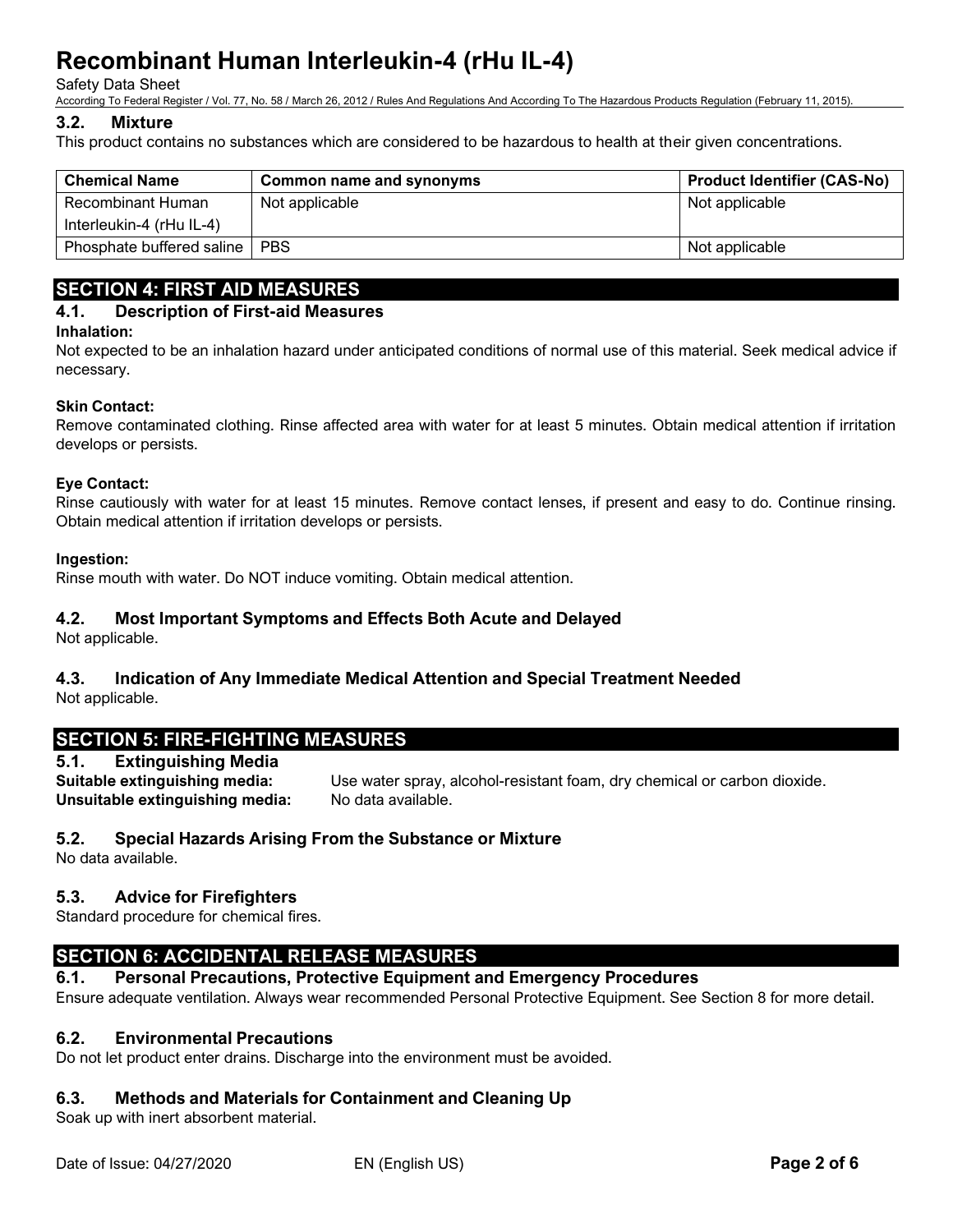Safety Data Sheet

According To Federal Register / Vol. 77, No. 58 / March 26, 2012 / Rules And Regulations And According To The Hazardous Products Regulation (February 11, 2015).

# **6.4. Reference to Other Sections**

See Section 8 for exposure controls and personal protection and Section 13 for disposal considerations.

# **SECTION 7: HANDLING AND STORAGE**

#### **7.1. Precautions for Safe Handling**

Use appropriate personal protective equipment (PPE). Avoid contact with skin and eyes. Avoid inhalation of vapor or mist.

#### **7.2. Conditions for Safe Storage, Including Any Incompatibilities**

Keep container tightly closed in a dry, well-ventilated place and at a temperature of -20°C.

## **7.3. Specific End Use(s)**

Apart from the uses mentioned in section 1.2 no other specific uses are stipulated.

# **SECTION 8: EXPOSURE CONTROLS/PERSONAL PROTECTION**

# **8.1. Control Parameters**

The product contains no substances with occupational exposure limit values from the manufacturer, supplier, importer, or the appropriate advisory agency including: ACGIH (TLV), AIHA (WEEL), NIOSH (REL), OSHA (PEL), Canadian provincial governments, or the Mexican government.

## **8.2. Exposure Controls**

#### **Appropriate Engineering Controls:**

Emergency eye wash fountains and safety showers should be available in the immediate vicinity of any potential exposure. Ensure adequate ventilation, especially in confined areas. Handle in accordance with good industrial hygiene and safety practice.

#### **Personal Protective Equipment (PPE):**



#### **Hand Protection:**

Handle with gloves. Gloves must be inspected prior to use. Use proper glove removal technique (without touching glove's outer surface) to avoid skin contact with this product. Dispose of contaminated gloves after use in accordance with applicable laws and good laboratory practices. Wash and dry hands.

#### **Eye Protection:**

Use face shield, chemical goggles or safety glasses tested and approved under appropriate government standards such as NIOSH (US) or EN 166 (EU).

#### **Skin and Body Protection:**

The type of protective equipment must be selected according to the concentration, amount of the hazardous substance at the specific workplace and appropriate risk assessment.

#### **Respiratory Protection:**

In case of inadequate ventilation, oxygen deficient atmosphere, or where exposure levels are not known wear approved respirators and components tested and approved under appropriate government standards such as NIOSH (US) or CEN (EU).

#### **Hygiene measures:**

Handle in accordance with good industrial hygiene and safety practice.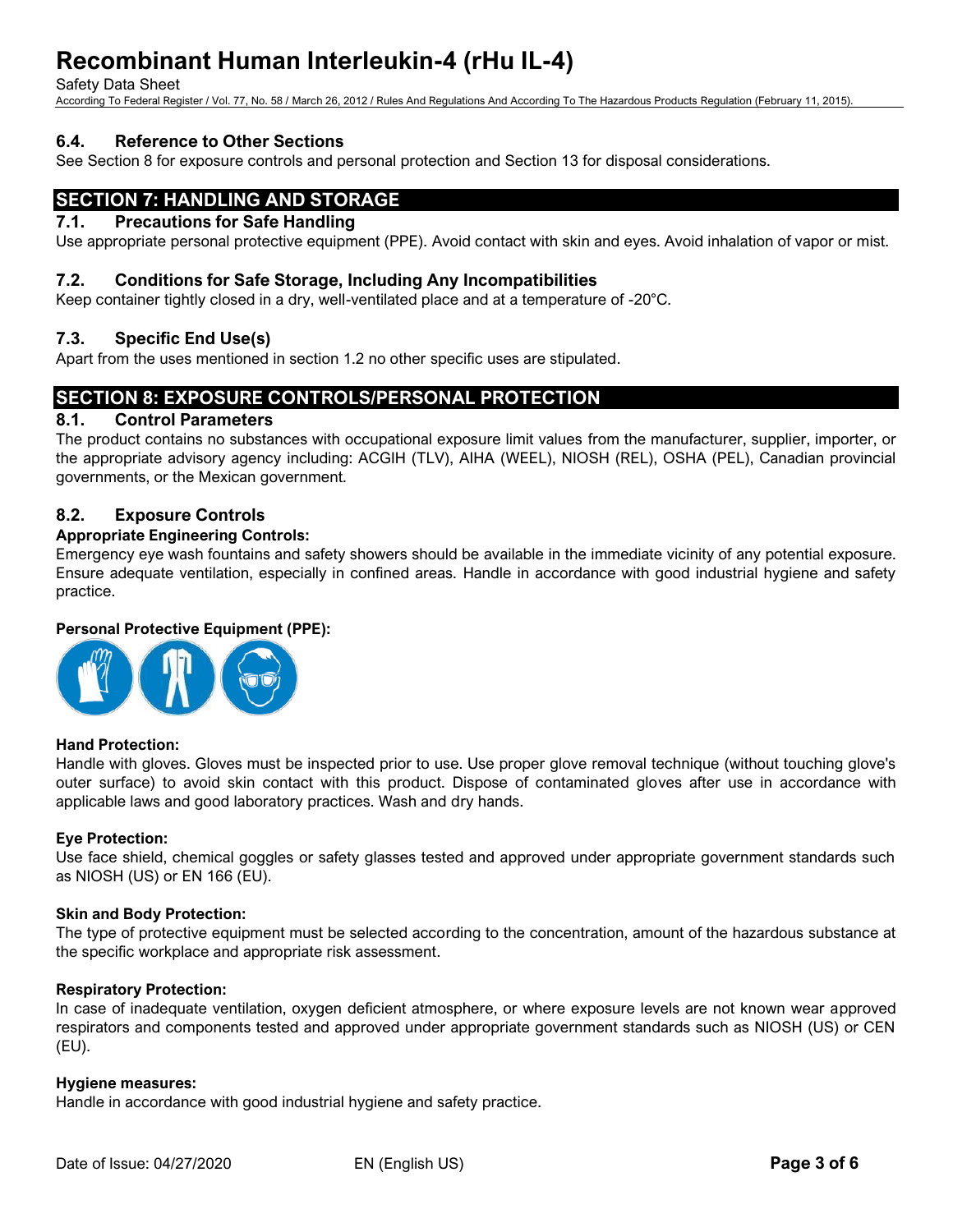#### Safety Data Sheet

According To Federal Register / Vol. 77, No. 58 / March 26, 2012 / Rules And Regulations And According To The Hazardous Products Regulation (February 11, 2015).

**Environmental Exposure Controls:**

Do not let product enter drains.

# **SECTION 9: PHYSICAL AND CHEMICAL PROPERTIES**

# **9.1. Information on Basic Physical and Chemical Properties**

| Appearance                             |   | White powder  |
|----------------------------------------|---|---------------|
| Odor                                   |   | Odorless      |
| Odor threshold                         |   | Not available |
| рH                                     |   | Not available |
| Melting point/freezing point           |   | Not available |
| Boiling point/boiling range            |   | Not available |
| Flash point                            |   | Not available |
| Evaporation rate                       | ٠ | Not available |
| Flammability (solid, gas)              |   | Not available |
| Lower flammable limit                  |   | Not available |
| Upper flammable limit                  |   | Not available |
| Vapor pressure                         |   | Not available |
| Relative vapor density at 20°C         |   | Not available |
| Relative density                       |   | Not available |
| Solubility                             |   | Not available |
| Partition coefficient: N-Octanol/Water |   | Not available |
| Auto-ignition temperature              |   | Not available |
| Viscositv                              |   | Not available |

# **SECTION 10: STABILITY AND REACTIVITY**

# **10.1. Reactivity:**

No data available.

## **10.2. Chemical Stability:**

Stable under recommended handling and storage conditions (see section 7).

## **10.3. Possibility of Hazardous Reactions:**

No data available.

## **10.4. Conditions to Avoid:**

No data available.

## **10.5. Incompatible Materials:**

No data available.

## **10.6. Hazardous Decomposition Products:**

Under normal conditions of storage and use, hazardous decomposition products should not be produced.

# **SECTION 11: TOXICOLOGICAL INFORMATION**

**11.1. Information on Toxicological Effects** There is no data available indicating acute toxicity.

Inhalation Exposure in the state of the state of the state of the state of the state of the state of the state of the state of the state of the state of the state of the state of the state of the state of the state of the

Date of Issue: 04/27/2020 EN (English US) **Page 4 of 6**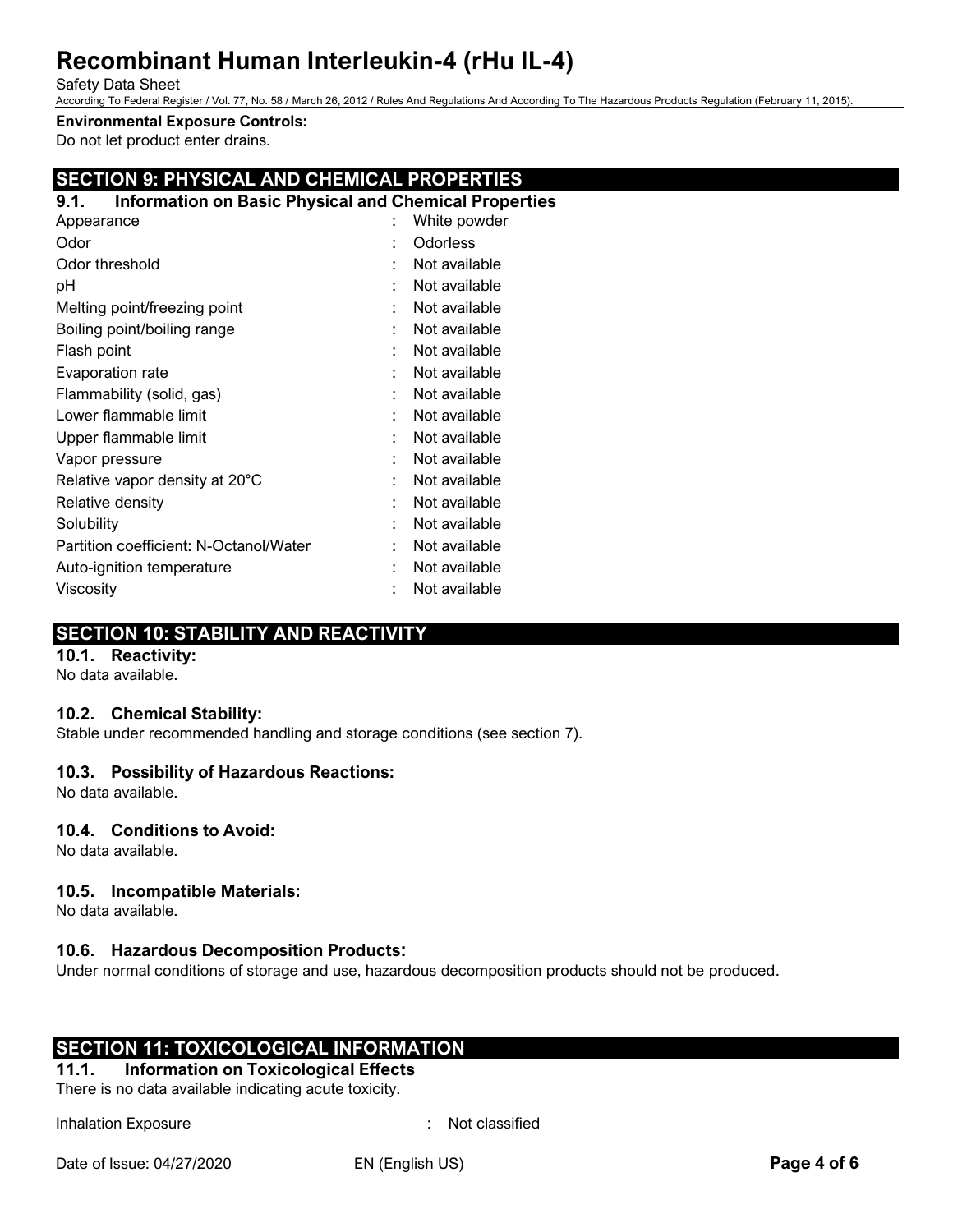Safety Data Sheet

According To Federal Register / Vol. 77, No. 58 / March 26, 2012 / Rules And Regulations And According To The Hazardous Products Regulation (February 11, 2015).

| <b>Ingestion Exposure</b>                            | Not classified |
|------------------------------------------------------|----------------|
| <b>Skin Exposure</b>                                 | Not classified |
| Eye Exposure                                         | Not classified |
| <b>Germ Cell Mutagenicity</b>                        | Not classified |
| Carcinogenicity                                      | Not classified |
| <b>Reproductive Toxicity</b>                         | Not classified |
| Specific Target Organ Toxicity (Single Exposure)     | Not classified |
| Specific Target Organ Toxicity (Repeated Exposure) : | Not classified |
| <b>Aspiration Hazard</b>                             | Not classified |

# **SECTION 12: ECOLOGICAL INFORMATION**

# **12.1. Ecotoxicity**

The product contains no substances known to be hazardous to the environment or not degradable in wastewater treatment plants.

# **12.2. Persistence and Degradability**

No data available.

# **12.3. Bioaccumulative Potential**

No data available.

# **12.4. Mobility in Soil**

No data available.

# **12.5. Other Adverse Effects**

No data available.

# **SECTION 13: DISPOSAL CONSIDERATIONS**

## **13.1. Waste treatment methods**

Treatment of waste per local authority regulations. Empty containers may retain product residues. Avoid disposal of material into untreated sewers. Disposal of this product, solutions and any by-products should at all times comply with the requirements of environmental protection and waste disposal legislation and any regional, national and local authority requirements.

# **SECTION 14: TRANSPORT INFORMATION**

The shipping description(s) stated herein were prepared in accordance with certain assumptions at the time the SDS was authored and can vary based on a number of variables that may or may not have been known at the time the SDS was issued.

| UN number                    |   | No data available |
|------------------------------|---|-------------------|
| UN proper shipping name      | ÷ | No data available |
| Transport hazard class       |   | No data available |
| Packing group                | ÷ | No data available |
| <b>Environment Hazards</b>   |   | No data available |
| Special precautions for user | ÷ | No data available |
| Transport in bulk            | ÷ | No data available |

# **SECTION 15: REGULATORY INFORMATION**

# **SARA 302 Components**

This product does not contain any chemical components subject to the reporting requirements of SARA Title III, Section 302.